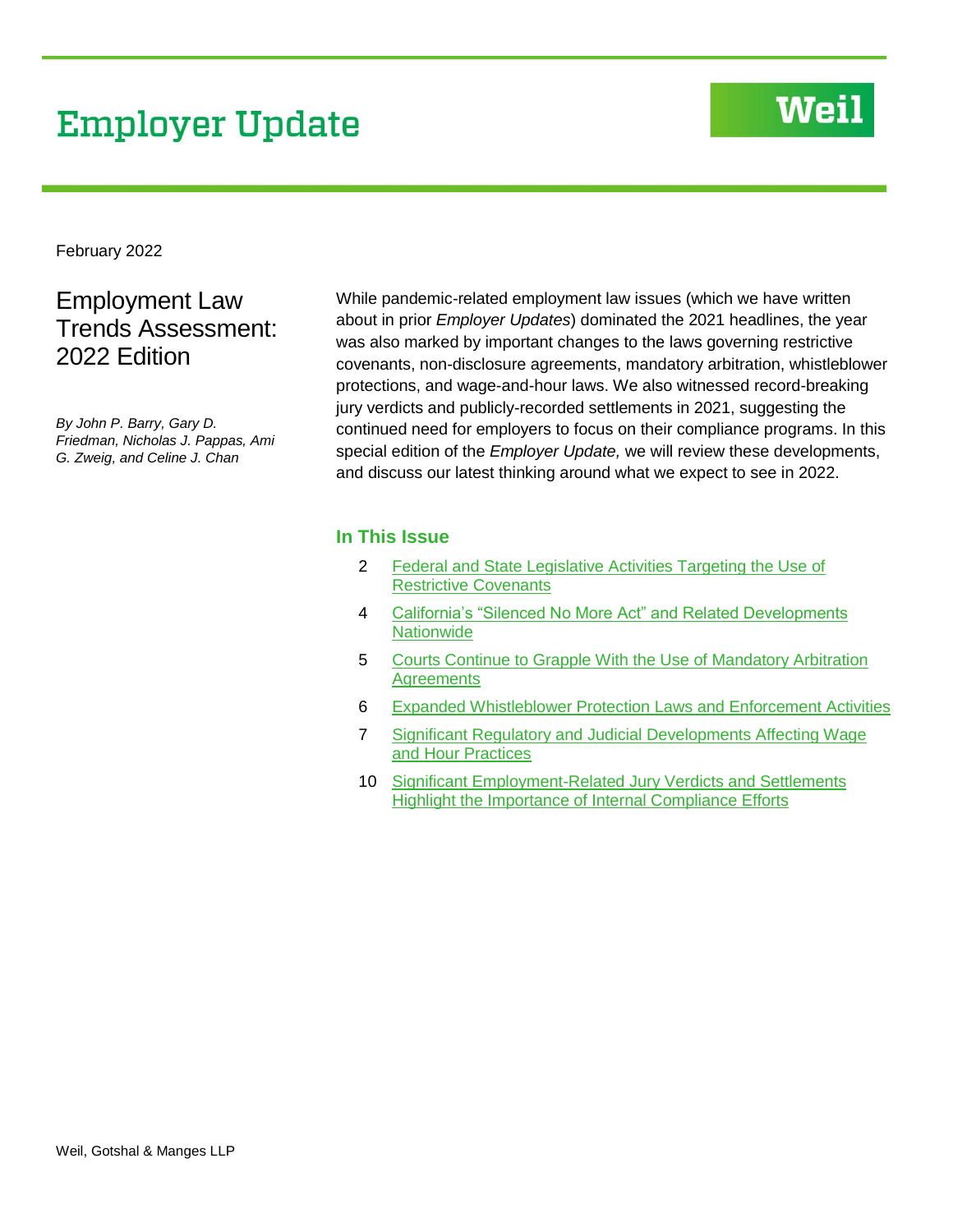# <span id="page-1-0"></span>Federal and State Legislative Activities Targeting the Use of Restrictive Covenants

#### *By Justin M. DiGennaro*

In 2021, employers saw a host of federal and state legislative and regulatory efforts to limit the use of restrictive covenants, which we expect to continue into 2022. While proposed federal legislation – such as the [Freedom to Compete Act](https://www.congress.gov/bill/116th-congress/senate-bill/124/text.) and the [Workforce](https://www.congress.gov/bill/117th-congress/senate-bill/483?s=1&r=22)  [Mobility Act](https://www.congress.gov/bill/117th-congress/senate-bill/483?s=1&r=22) – continues to languish in Congress, President Biden signed an executive order in July 2021 on [Promoting Competition in the American](https://www.whitehouse.gov/briefing-room/presidential-actions/2021/07/09/executive-order-on-promoting-competition-in-the-american-economy/)  [Economy](https://www.whitehouse.gov/briefing-room/presidential-actions/2021/07/09/executive-order-on-promoting-competition-in-the-american-economy/) (the "Executive Order"), indicating that he would "encourage" the Federal Trade Commission to curtail the use of restrictive covenants unilaterally through administrative rulemaking.

Section 5(g) of the Executive Order states that:

[T]he Chair of the FTC is encouraged to consider working with the rest of the Commission to exercise the FTC's statutory rulemaking authority under the Federal Trade Commission Act to curtail the unfair use of non-compete clauses and other clauses or agreements that may unfairly limit worker mobility.

The Executive Order did not itself change federal law with respect to restrictive covenants, and further action by the FTC is needed to effectuate any bans or limitations. Consistent with the Executive Order's directive, FTC Chairperson Lina Khan stated during a two-day [FTC/DOJ Workshop](https://www.ftc.gov/news-events/events-calendar/making-competition-work-promoting-competition-labor-markets) held in early December 2021 that "asymmetric relationships can enable firms to impose take it or leave it contract terms, including for example, non-compete clauses. Recent lawsuits have also surfaced extensive no-poach agreements among employers, which further restrict workers and depressed wages." This focus aligns with the [FTC's](https://www.regulations.gov/document/FTC-2021-0061-0001)  [Draft Strategic Plan for Fiscal Years 2022-2026,](https://www.regulations.gov/document/FTC-2021-0061-0001) which references the agency's intent to "[i]ncrease use of provisions to improve worker mobility including restricting the use of non-compete provisions." We expect to hear more from the FTC in 2022.

At the state level, the list of states seeking to curtail the use of restrictive covenants continued to grow in 2021, with many new laws slated to take effect in 2022. The [District of Columbia](https://code.dccouncil.us/us/dc/council/laws/23-209) enacted legislation prohibiting employers, subject to a few limited exceptions, from requiring employees to sign postemployment non-competes and outlaws retaliation against employees for their opposition to and refusal to sign non-competes. But the D.C. legislation didn't stop there – in a controversial move, it likewise banned "conflict of interest" provisions that called for employees to expressly agree not to be *simultaneously* employed or engaged by a competitor or third party during their employment. It applies only to non-competes entered into after April 1, 2022, and D.C. employers will need to provide specific written notice to their workers within 90 days of this effective date. Separately, the D.C. City Council recently announced that it is considering the ["Non-Compete](https://lims.dccouncil.us/Legislation/B24-0256)  [Conflict of Interest Clarification Amendment Act of](https://lims.dccouncil.us/Legislation/B24-0256)  [2021,](https://lims.dccouncil.us/Legislation/B24-0256)" which would clarify that the new law does not prohibit "bona fide conflict of interest provision[s]," and would certainly also impact any limitations on the governance of simultaneous employment by current employees. We will continue to monitor D.C. law for developments.

[Illinois](https://www.ilga.gov/legislation/fulltext.asp?DocName=10200SB0672ham001&GA=102&LegID=133278&SessionId=110&SpecSess=0&DocTypeId=SB&DocNum=0672&GAID=16&Session=) amended its non-compete law by: (i) requiring a 14-day consideration period for a non-compete, (ii) mandating that employees be affirmatively advised to consult with an attorney prior to signing a noncompete, (iii) expanding the definition of noncompetes to include financial forfeiture for competition provisions, (iv) codifying the trend of Illinois state courts in affirming that adequate consideration to support a non-compete requires at least two years of continued employment if not accompanied by "additional professional or financial benefits," and (v) prohibiting employers from entering into noncompetes with employees earning less than \$75,000 annually or employee or customer non-solicits with employees earning less than \$45,000 annually. These income thresholds will increase in regular increments every five years until 2037. In addition, the new law mandates the recovery of attorneys' fees and costs if an employee prevails in a claim filed by an employer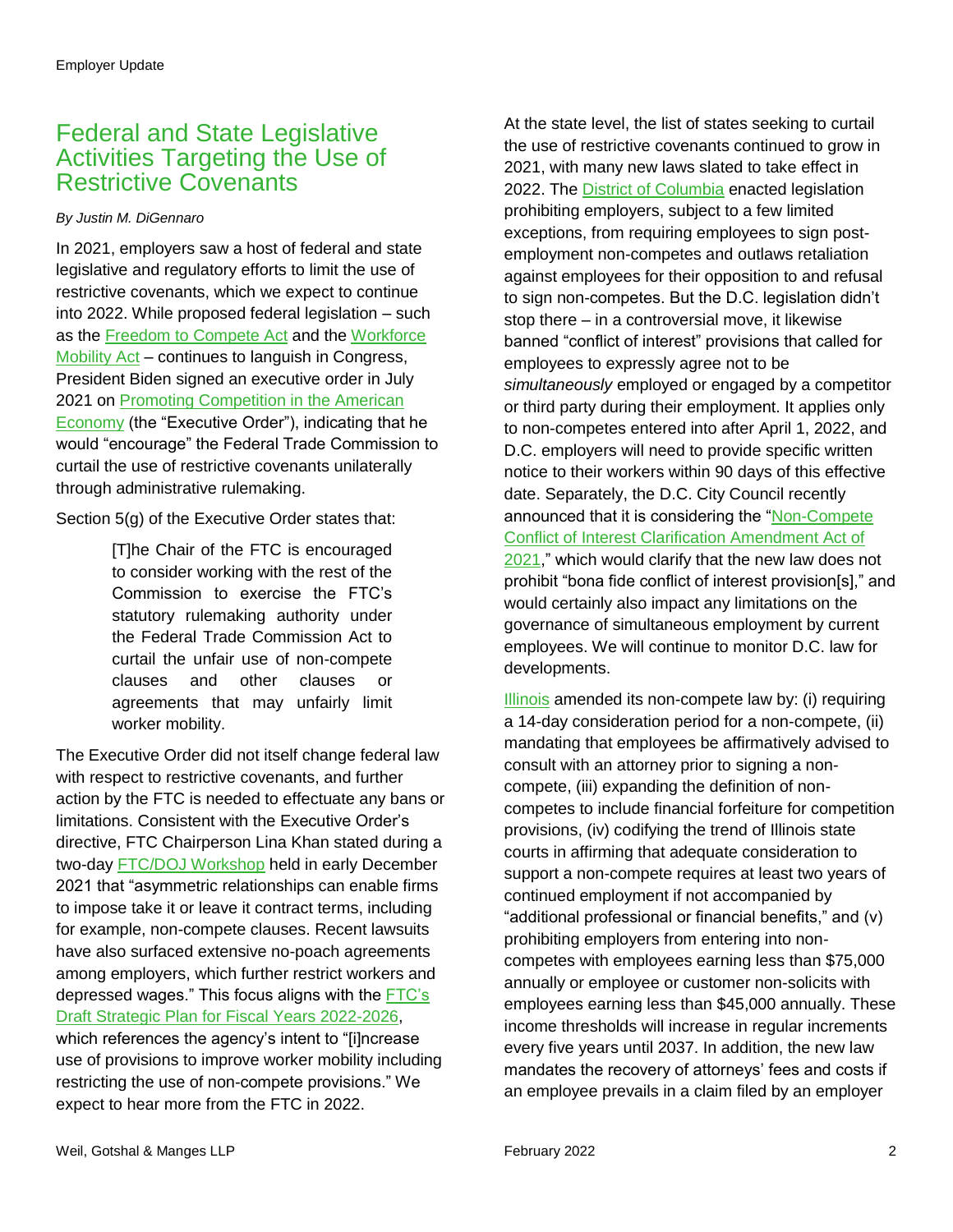seeking to enforce a restrictive covenant, vests Illinois courts with the power to reform or sever overreaching restrictive covenants, and vests the Illinois Attorney General with enforcement authority for employers found to repeatedly impose unenforceable restrictive covenants. The new requirements apply only to restrictive covenants entered into on or after January 1, 2022.

[Oregon](https://olis.oregonlegislature.gov/liz/2021R1/Downloads/MeasureDocument/SB169/Enrolled) recently amended its non-compete law by reducing the maximum duration for non-competes from 18 months to 12 months. The amended law also prohibits entering into non-competes with employees earning less than \$100,533 in gross salary and commissions annually unless the employer agrees in writing to pay the employee the greater of 50% of the employee's gross salary and commissions or \$50,266.50 during the restricted period. The new salary threshold supplements the restrictions under the prior iteration of the law (which remain) that only employees exempt under Oregon wage and hour law can be subject to non-competes. The new requirements apply only to non-competes entered into on or after January 1, 2022.

[Nevada](https://www.leg.state.nv.us/Session/81st2021/Bills/AB/AB47_EN.pdf) amended its non-compete law by: (i) prohibiting non-competes for employees paid solely on an hourly wage basis exclusive of any tips or gratuities, (ii) extending Nevada courts' obligation to reform or sever overreaching non-competes from disputes initiated by employers only to include disputes initiated by employees, and (iii) mandating the recovery of attorneys' fees and costs under certain circumstances if an employee prevails in an action filed by an employer seeking to enforce a noncompete. The new requirements apply only to noncompetes entered into on or after October 1, 2021.

Finally, [Colorado](https://leg.colorado.gov/sites/default/files/documents/2021A/bills/2021a_271_01.pdf) recently enacted legislation that includes a provision making it a Class 2 misdemeanor for an employer to violate C.R.S. § 8-2-113— Colorado's non-compete law that voids restrictive covenants unless they fall within four specifically enumerated categories of contracts. Any violation of C.R.S. § 8-2-113 will thus be punishable by up to 120 days in jail, a fine of up to \$750, or both. These criminal penalties take effect on March 1, 2022.

As to what lies on the horizon, nearly 20 states have proposed, but not yet enacted, legislation that would limit the use of restrictive covenants in various different ways, including by:

- **Prohibiting non-competes entirely or partially** banning them for categories of employees such as, for example, medical practitioners, broadcasters, or non-exempt or low-wage workers (Connecticut, Hawaii, Indiana, Iowa, Louisiana, Massachusetts, Minnesota, New Hampshire, New Jersey, New York, Ohio, Oklahoma, Rhode Island, Vermont, West Virginia).
- **Limiting the duration of non-competes** (Connecticut, Iowa, Louisiana, New Jersey, New York, Oklahoma, Vermont).
- **Prohibiting the enforcement of non-competes** based on the circumstances of employment termination (Connecticut, Iowa, Louisiana, New Jersey, Oklahoma, Vermont).
- **Imposing advanced notice and procedural** requirements for enforceable non-competes (Connecticut, Iowa, New Jersey, New York, Oklahoma, Vermont).
- Limiting the enforceability of non-solicits (Connecticut, Iowa, New Jersey, Oklahoma, Rhode Island, Vermont).
- **Expanding the remedies employees may recover** if successful in restrictive covenant actions, including through attorneys' fees, punitive damages, liquidated damages, etc. (Connecticut, New Jersey, New York, Ohio, Oklahoma, Vermont).
- **Prohibiting certain choice of law and venue** provisions in restrictive covenant agreements that are not tied to the state in which the employee lives or works (Connecticut, New Jersey, New York, Oklahoma, Vermont).
- **Implementing government enforcement** mechanisms in relation to restrictive covenants (Connecticut, New Jersey, New York, Vermont).
- **Prohibiting judicial blue penciling (Connecticut,** Oklahoma, Vermont).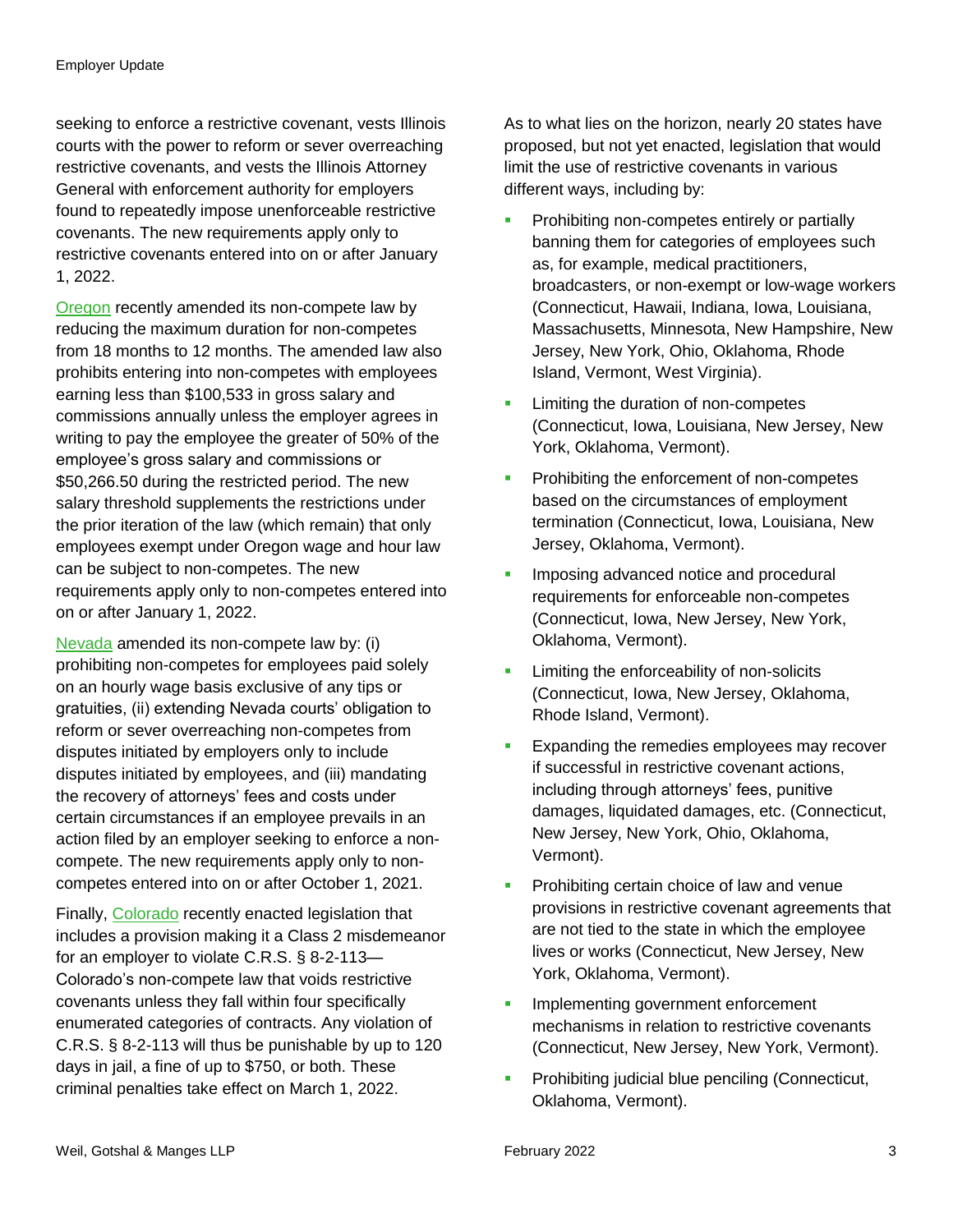- **Applying new restrictions retroactively (Indiana,** Oklahoma, Vermont).
- **EXEC** Limiting the enforceability of confidentiality provisions (New Hampshire, Oklahoma, Vermont).
- Mandating that employees receive salary and benefits continuation during restricted periods for enforceable non-competes (Connecticut, New Jersey).
- **EXECUTE:** Limiting enforceability of forfeiture for competition provisions (Oklahoma, Vermont).
- **Limiting prohibitions on moonlighting like the D.C.** law discussed above (Connecticut, West Virginia).
- **Prohibiting agreements that forbid or restrict any** employer's ability to solicit or hire another employer's current or former employees (New York).

Like 2021, we thus anticipate that 2022 will be an active year in the restrictive covenant space.

### <span id="page-3-0"></span>California's "Silenced No More Act" and Related Developments **Nationwide**

### *By Lauren Kelly*

On January 1, 2022, the "Silenced No More Act" (SB 331) became effective in California, requiring employers with operations in the state to make important updates to employment agreements or any "other document to the extent it has the purpose or effect of denying the employee the right to disclose information about unlawful acts in the workplace." The Act expands (i) California Government Code Section 12964.5 to also cover the use of such provisions in separation agreements, and (ii) California Code of Civil Procedure Section 1001 – which previously prohibited non-disclosure provisions in settlement agreements relating to harassment or discrimination based on sex – to now cover *any* workplace harassment or discrimination.

Significantly, the new Section 12964.5 requires that non-disparagement or other clauses in employment and separation agreements that restrict an

employee's ability to disclose information about workplace conditions include, in "substantial form," the following safe harbor language: "Nothing in this agreement prevents you from discussing or disclosing information about unlawful acts in the workplace, such as harassment or discrimination or any other conduct that you have reason to believe is unlawful." Additionally, when offering separation agreements that include such clauses, employers must notify employees that they have a right to consult an attorney and provide employees with at least five business days to seek counsel. An employee may choose to sign such an agreement within five days, so long as the employee's decision to do so is knowing, voluntary, and not improperly induced. However, these restrictions on the use of non-disparagement or similar provisions in employment and separation agreements do not apply to negotiated settlement agreements resolving a filed claim, so long as the agreement is voluntary and the employee was given an opportunity to seek counsel. Additionally, the new law does not prohibit non-disclosure provisions pertaining to the amount paid in a severance agreement, an employer's trade secrets, or other confidential information that does not involve unlawful acts in the workplace.

Beyond California, the trend towards limiting the use of non-disparagement, non-disclosure, and confidentiality agreements – sparked by the #MeToo Movement – is still ongoing. For example, New York previously enacted a law restricting the use of nondisclosure clauses in settlements of discrimination claims unless the condition of confidentiality is the "preference" of the employee, and in Illinois a new law went into effect in 2020 (the "Workplace Transparency Act," 820 ILCS 96) that prohibits employers from conditioning employment or continued employment on an agreement, clause, covenant, or waiver that is a unilateral condition of employment or continued employment that has the purpose or effect of preventing disclosure of unlawful acts in the workplace. Notable developments over the past year include:

**Nevada's new law voiding confidentiality** provisions within settlement agreements that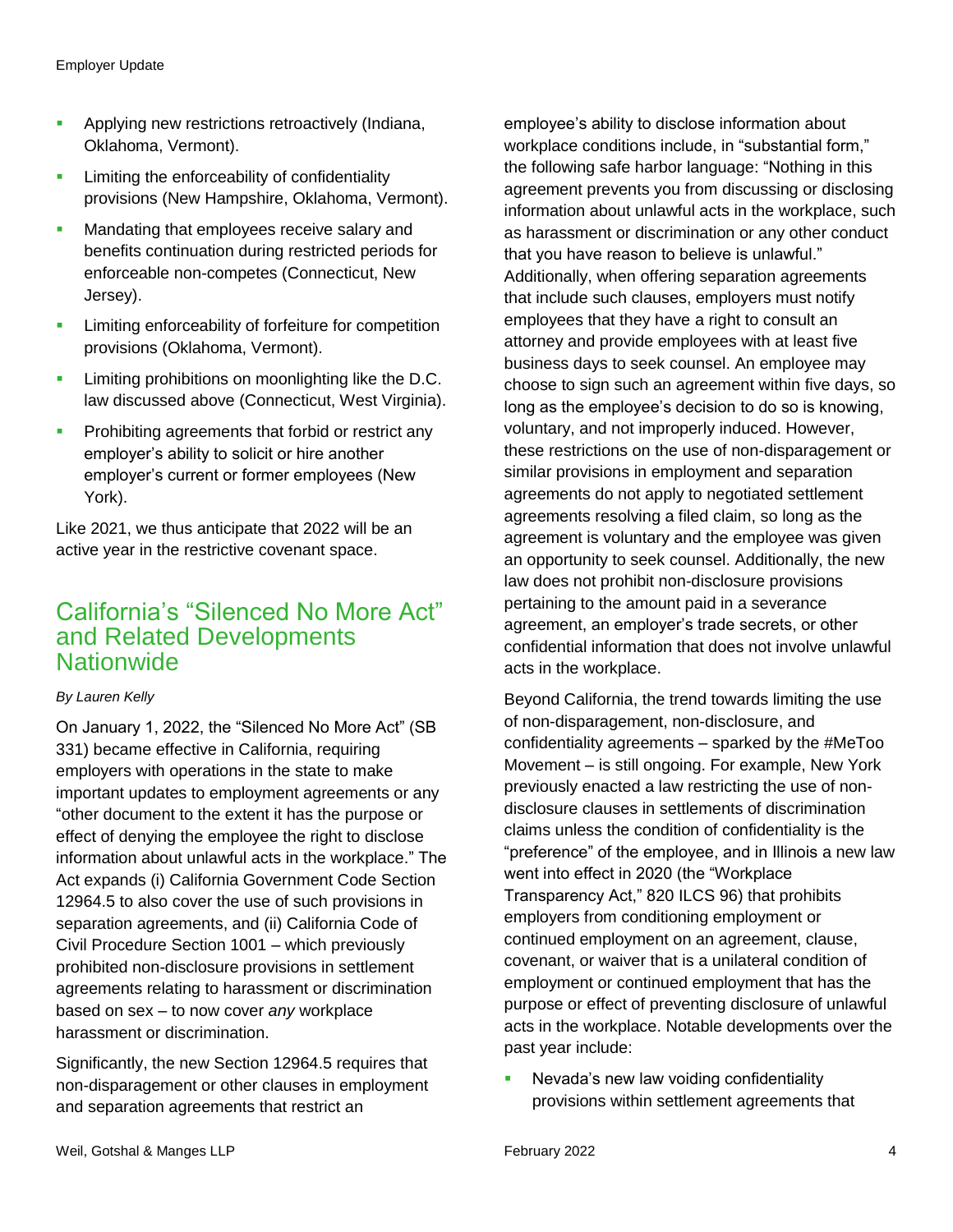restrict an employee from testifying at a judicial or administrative proceeding about criminal conduct, sexual harassment, discrimination, or retaliation that occurred during the course of employment. Nev. Rev. Stat. § 50 (2021).

**Washington's pending legislation that would** prohibit employers from requiring employees to sign any document that prevents employees from disclosing harassment, discrimination, sexual harassment, or sexual assault occurring at or in connection with the workplace. Wash. SB 5520.

As courts and state legislatures continue to examine provisions in employment and separation agreements, another area of focus may be on socalled "no re-hire" clauses. California previously enacted AB 749, which prohibits employers from using "no-rehire" clauses in settlement agreements with employees, but only if the employee has filed a claim against the employer in court, before an administrative agency, in an alternative dispute resolution forum, or through the employer's internal complaint process (unless the employer has made a good faith determination that the employee engaged in sexual harassment or sexual assault, in which case the agreement may contain a no-rehire clause). Similarly, proposed New York State legislation (SB S766) would make the release of any claim by an employee or independent contractor against an employer unenforceable if the individual is prohibited from applying for or accepting future employment with the employer as a condition of the agreement. Notably, under this proposed new law, if a release provision is rendered unenforceable because of the inclusion of a no-rehire clause, the employer would still remain bound by all other provisions of the settlement agreement, including any payment obligations.

To maximize the enforceability of the employment, separation, and settlement agreements routinely entered into with employees, employers in California and New York should ensure that their agreements comply with the requirements established by recent state legislation. Moreover, employers nationwide should keep a close eye on further developments in

this area so that they can be prepared to adapt their employee agreements as necessary.

# <span id="page-4-0"></span>Courts Continue to Grapple With the Use of Mandatory Arbitration **Agreements**

#### *By Omar Abdel-Hamid*

In recent years, the use of mandatory arbitration agreements has been the subject of extensive litigation. Although the number of employment-related disputes resolved via arbitration grew by approximately 66% between 2018 and 2020 (Erin Mulvaney, *Mandatory Arbitration at Work Surges Despite Efforts to Curb It*, [Bloomberg Law](https://news.bloomberglaw.com/daily-labor-report/mandatory-arbitration-at-work-surges-despite-efforts-to-curb-it) (Oct. 28, 2021)), judicial decisions and state legislative actions continue to challenge the role of arbitration in resolving employment disputes. Heading into 2022, employers should be mindful of a recent Ninth Circuit decision and two upcoming Supreme Court rulings that may affect an employer's ability to enter into mandatory arbitration agreements with its employees.

In 2019, the California legislature passed Assembly Bill 51 ("AB 51"), prohibiting California employers from requiring employees to enter into arbitration agreements as a condition of employment, continued employment, or the receipt of any employment-related benefit. An Eastern District of California court enjoined enforcement of AB 51 as preempted by the Federal Arbitration Act ("FAA"), but on September 15, 2021 the Ninth Circuit reversed that decision, holding that AB 51 was not preempted in its entirety by the FAA because it "does not make invalid or unenforceable any agreement to arbitrate," but instead mandates "that employer-employee arbitration agreements be consensual." *Chamber of Commerce v. Bonta*, 13 F.4th 766 (2021). Because AB 51 prohibits employers only from *mandating* arbitration agreements and does not regulate or prohibit the enforcement of arbitration agreements, even those that were entered into in violation of AB 51 (*Id.* at 776), the court held that it does not pose an obstacle to the FAA's "clear purpose to ensure the validity and enforcement of consensual arbitration agreements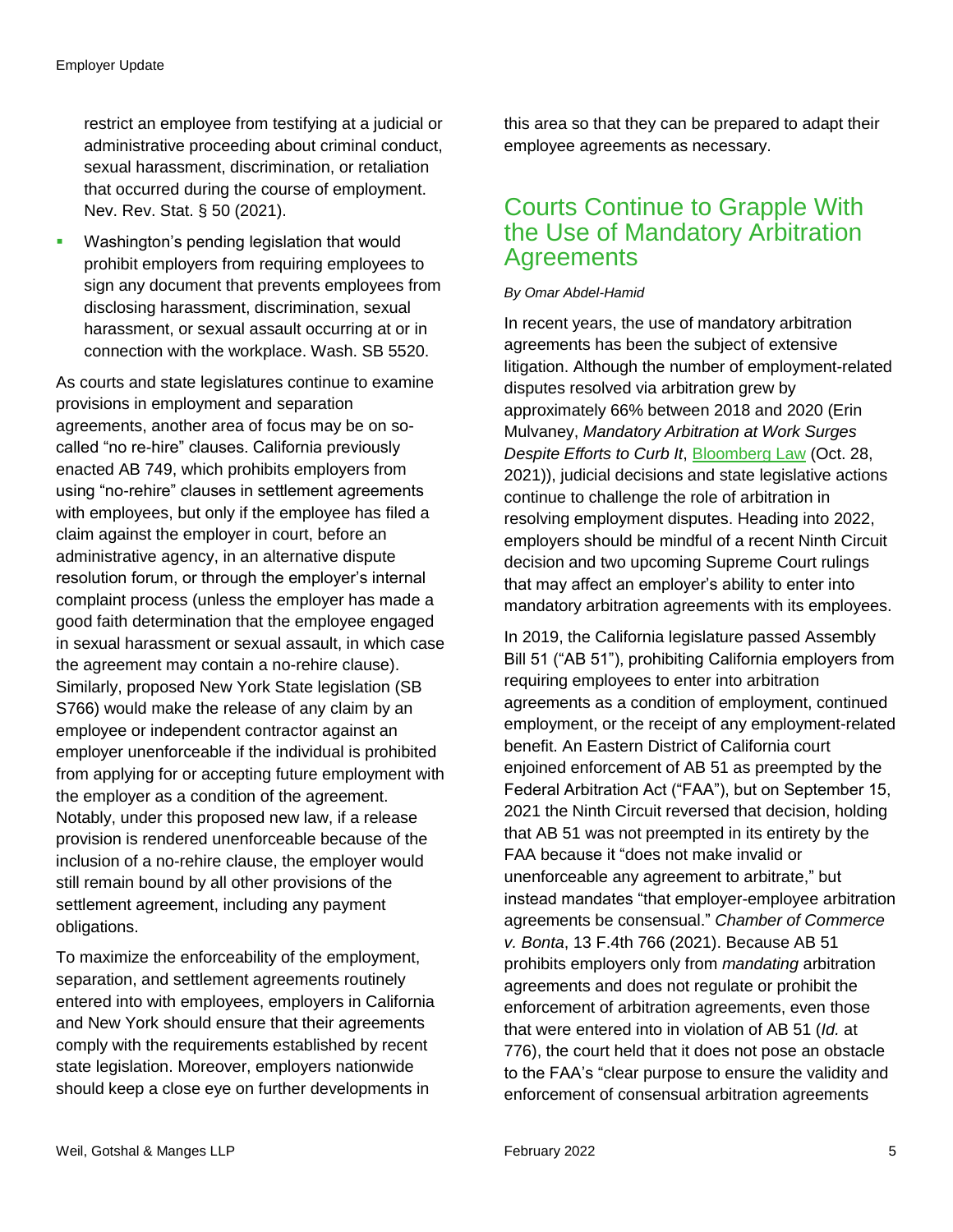according to their terms," and is therefore enforceable. *Id.* at 779. Vehemently disagreeing with the majority's ruling, the dissent interpreted U.S. Supreme Court precedent as holding that the FAA preempts state rules that burden the formation of arbitration agreements, characterizing AB 51 as a "legislative gimmick." *Id.* at 785. The majority's "tortuous ruling," the dissent continued, "means that an employer's attempt to enter into an arbitration agreement with employees is unlawful, but a completed attempt is lawful." *Id.* at 791.

As of the publication date of this Newsletter, the Ninth Circuit's ruling in *Bonta* is not final, as the Chamber of Commerce has filed a petition for rehearing *en banc*. If the decision stands, this issue may be ripe for U.S. Supreme Court review, as the Ninth Circuit's holding creates a circuit split with the First and Fourth Circuits. *See Saturn Distrib. Corp. v. Williams*, 905 F.2d 719 (4th Cir. 1990) (holding that the FAA preempted a Virginia law prohibiting automobile dealers from including nonnegotiable arbitration clauses in franchise agreements); *Sec. Indus. Ass'n v. Connolly*, 883 F.2d 1114, 1117, 1125 (1st Cir. 1989) (holding that the FAA preempted a Massachusetts law prohibiting securities firms from requiring clients to agree to arbitration).

The Supreme Court also has two pending cases on its docket involving interpretation of the FAA's contours. First, the Court will review *Saxon v. Sw. Airlines Co.*, 993 F.3d 492 (7th Cir. 2021) (discussed in the [May 2021 issue of Weil's Employer Update\)](https://www.weil.com/-/media/mailings/2021/q2/employer-update_may-2021.pdf), in which the Seventh Circuit held that workers involved in loading and unloading cargo that crosses state lines are involved in interstate commerce and thereby included within the FAA's transportation worker exemption, which excludes from the FAA's coverage "contracts of employment of seamen, railroad employees, or any other class of workers engaged in foreign or interstate commerce." 9 U.S.C. § 1. Second, the Court granted certiorari in *Viking River Cruises, Inc. v. Moriana*, B297327 (Cal. Ct. App. Sep. 18, 2020) to review whether its ruling in *Epic Systems Corp. v. Lewis*, 138 S. Ct. 1612 (2018), which upheld the validity of class action waivers in employment arbitration agreements, applies to arbitration

agreements prohibiting an employee from bringing representative claims under California's Private Attorneys' General Act. These two cases on the Supreme Court's docket, together with the ongoing litigation over California's AB 51, ensure that the subject of mandatory arbitration agreements will remain a hot topic for employment lawyers in 2022.

# <span id="page-5-0"></span>Expanded Whistleblower Protection Laws and Enforcement **Activities**

### *By Elizabeth J. Casey*

Last year was a record-breaking year in terms of whistleblower awards. For example, in October 2021, the Commodity Futures Trading Commission ("CFTC") issued a nearly \$200 million award to a confidential whistleblower who provided significant information which supported a successful enforcement action by the CFTC and two related actions by U.S. and UK regulators. Press Release No. 8453-21, CFTC, [CFTC Awards Nearly \\$200 Million to](https://www.cftc.gov/PressRoom/PressReleases/8453-21)  [a Whistleblower](https://www.cftc.gov/PressRoom/PressReleases/8453-21) (Oct. 21, 2021). This award was reported as the *largest ever* paid under a governmental whistleblower program. Erika Kelton, *[SEC and CFTC Whistleblowers Flex in 2021](https://www.forbes.com/sites/erikakelton/2021/12/22/sec-and-cftc-whistleblowers-flex-in-2021/?sh=23f62910d42e)*, FORBES (Dec. 22, 2021). The Securities and Exchange Commission ("SEC") whistleblower program also had a banner year that included a \$110 million payout to a whistleblower in September 2021, reportedly the second highest in the program's history. Press Release 2021-177, SEC, [SEC Surpasses \\$1 Billion in](https://www.sec.gov/news/press-release/2021-177)  [Awards to Whistleblowers with Two Awards Totaling](https://www.sec.gov/news/press-release/2021-177)  [\\$114 Million](https://www.sec.gov/news/press-release/2021-177) (Sept. 15, 2021).

In 2021, the New York state legislature also passed expanded whistleblower protection legislation. Specifically, in late 2021, the legislature amended its state whistleblower protection law (*see* [November](https://www.weil.com/-/media/mailings/2021/q4/eu-november.pdf)  [2021 Employer Update\)](https://www.weil.com/-/media/mailings/2021/q4/eu-november.pdf). The amended law lowers the legal standard for establishing whistleblower claims to require only that whistleblowers *reasonably believe* a violation has occurred (rather than showing an actual violation). The amended law also extends the statute of limitations for filing whistleblower claims from one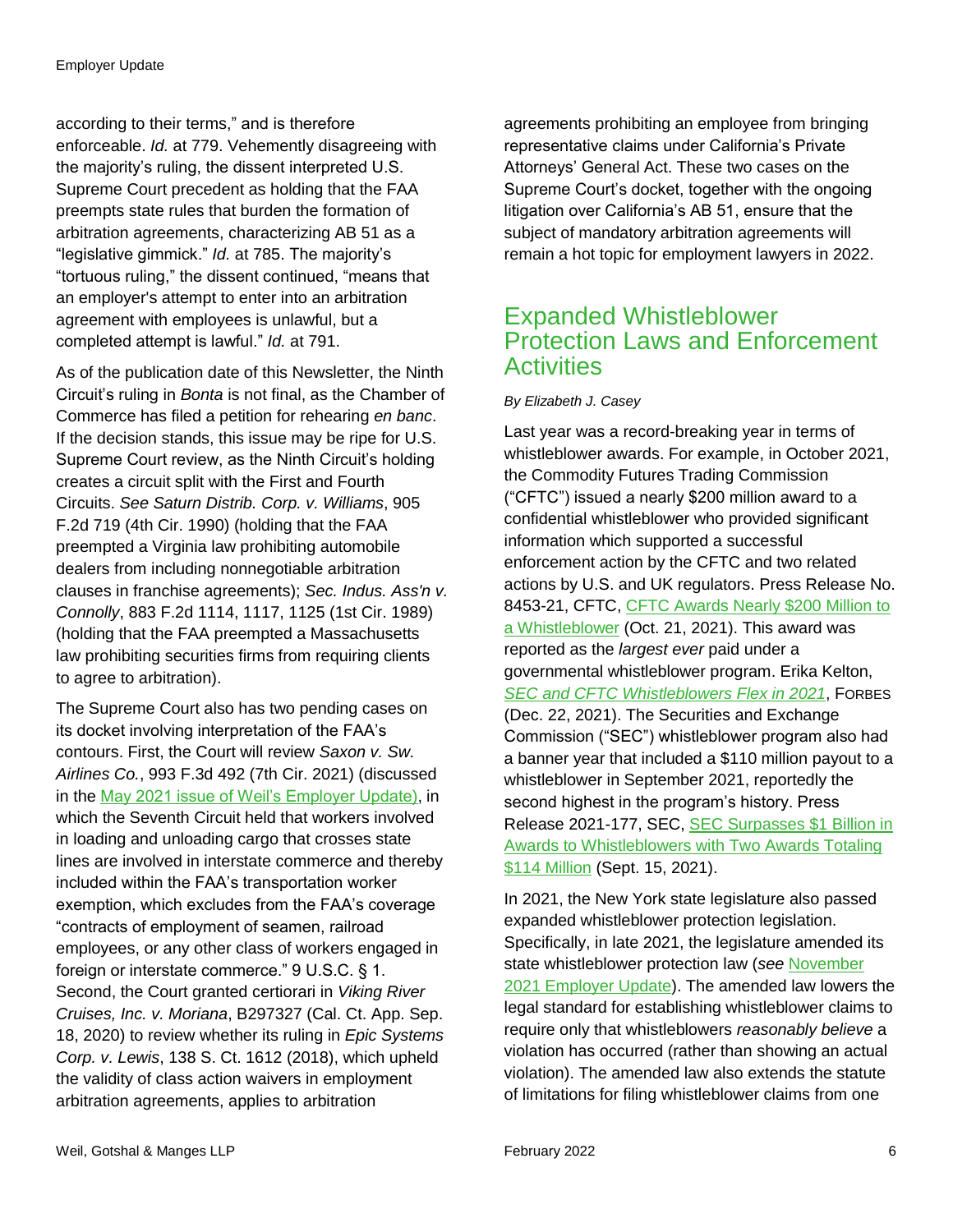year to two years, broadens the definition of "employees" to cover former employees and independent contractors, and revises the employer notification requirement to require only that whistleblowers make a "good faith effort" to notify the employer of the violation prior to disclosure to authorities. It also provides for enhanced remedies, including recovery of front pay, civil penalty not to exceed \$10,000, and punitive damages in the case of willful, malicious or wanton violations. This amended law took effect on January 26, 2022, and will likely lead to an increase in whistleblower claims pursued under New York law.

At the federal level, in February 2021, the U.S. Department of Labor tapped the Occupational Safety and Health Administration ("OSHA") Whistleblower Protection Program to investigate and enforce whistleblower retaliation complaints under the Criminal Antitrust Anti-Retaliation Act of 2019 ("CAARA") and the Anti-Money Laundering Act of 2020 ("AMLA"). Press Release, U.S. Dep't of Labor, [U.S. Department of Labor Announces OSHA will](https://www.osha.gov/news/newsreleases/national/02192021)  [Investigate Complaints of Whistleblower Retaliation](https://www.osha.gov/news/newsreleases/national/02192021)  [Under New Antitrust, Money Laundering Laws](https://www.osha.gov/news/newsreleases/national/02192021) (Feb. 19, 2021). The CAARA, signed into law in December 2020, protects employees who report criminal antitrust violations to their superiors or the federal government and prohibits retaliation against employees that assist in an anti-trust investigation or proceeding. Criminal Antitrust Anti-Retaliation Act, 15 U.S.C. § 7a-3. The AMLA, which went into effect on January 1, 2020, prohibits employers from retaliating against whistleblowers who report money launderingrelated violations to their superior or the federal government or who assist in an investigation or proceeding related to a violation of anti-money laundering laws. Anti-Money Laundering Act, 31 U.S.C. § 5323.

Expanded state whistleblower legislation, coupled with OSHA's additional enforcement responsibilities over whistleblower complaints, and potentially eyepopping awards issued by government regulators to whistleblowers will place employer compliance programs and procedures even further under the microscope in 2022.

# <span id="page-6-0"></span>Significant Regulatory and Judicial Developments Affecting Wage and Hour Practices

#### *By Nicole J. Jibrine and Sahar Merchant*

Wage and hour jurisprudence was alive and well in 2021. Set forth below is a discussion of recent and notable federal and state wage and hour activity that should be on employers' radars in 2022.

### **Independent Contractor Classification**

In 2021, California courts decided three cases that expanded the effects of the "ABC" independent contractor classification test articulated in the 2018 *Dynamex* decision and codified in California's Assembly Bill 5 ("AB5"):

- First, on January 14, 2021, the California Supreme Court determined that the ABC test applies retroactively to worker classifications from before the *Dynamex* decision. *Vazquez v. Jan-Pro Franchising Int'l, Inc.,* 478 P.3d 1207, 1208 (Cal. 2021).
- Second, on April 28, 2021, the Ninth Circuit held that AB5 is not preempted by the Federal Aviation Administration Authorization Act ("F4A"). The F4A preempts state law "related to a price, route, or service of any motor carrier . . . with respect to the transportation of property." 49 U.S.C. § 14501(c)(1). The Ninth Circuit reasoned that because AB5 "is a generally applicable labor law that affects a motor carrier's relationship with its workforce and does not bind, compel, or otherwise freeze into place the prices, routes, or services of motor carriers," the F4A does not preempt AB5. *California Trucking Ass'n v. Bonta,*  996 F.3d 644, 649 (9th Cir. 2021). The California Trucking Association's petition for U.S. Supreme Court review of this decision remains pending.
- Third, on August 20, 2021, a California state court found Proposition 22 (a California ballot initiative exempting app-based drivers from AB5) to be unconstitutional because it limits the authority of California's legislature to define app-based drivers as workers subject to California's workers'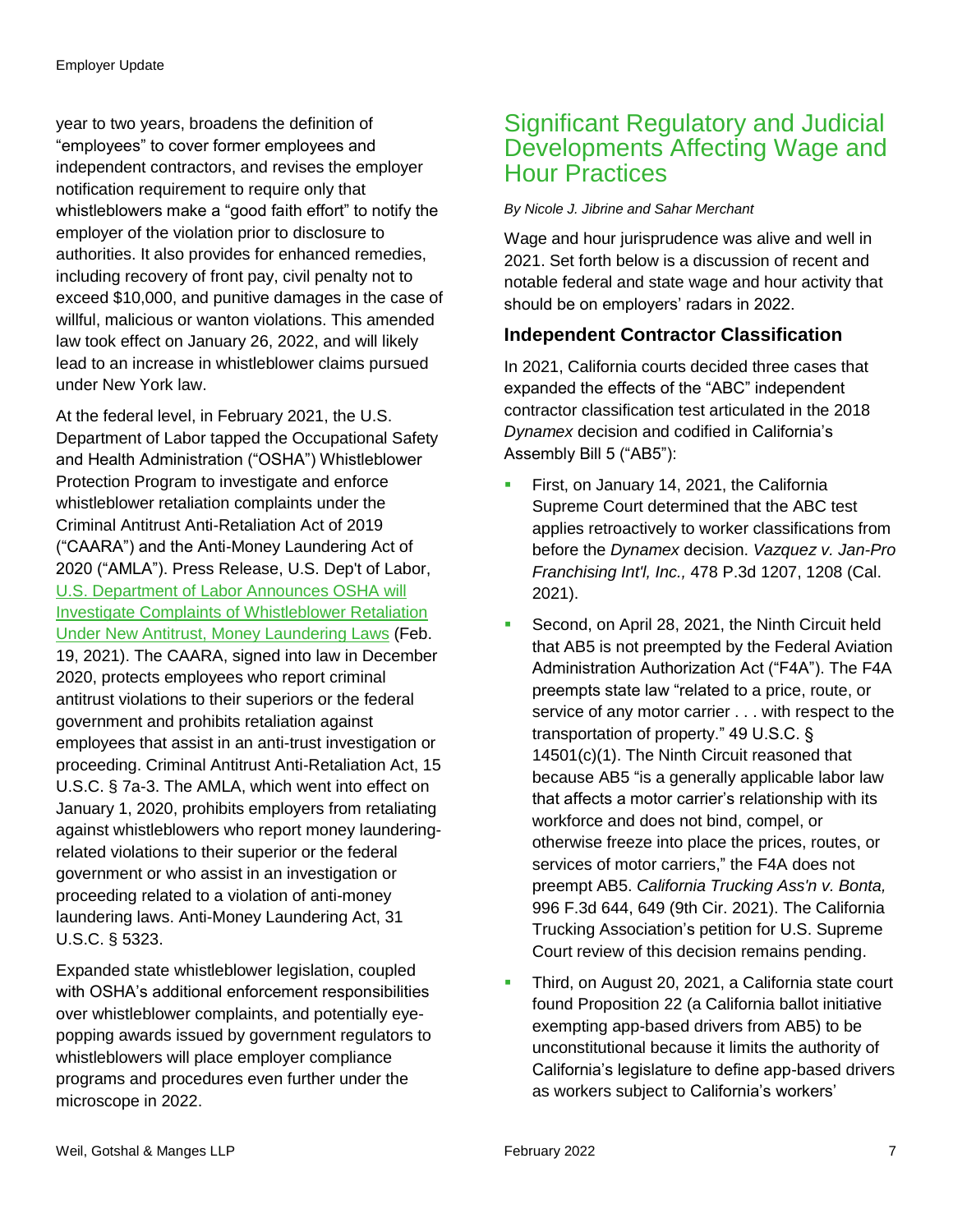compensation law. *Castellanos v. State of California*, 2021 LEXIS 7285, at \*17-18 (Cal. Super. Aug. 20, 2021). This decision is far from final, however, as the State has filed a notice of appeal.

At the federal level, the Biden administration rejected the Trump administration's proposed modification of the "economic reality" test for worker classification under the Fair Labor Standards Act, culminating in the Department of Labor's May 6, 2021 withdrawal of the proposed rule. Independent Contractor Status under the Fair Labor Standards Act (FLSA): Withdrawal, 86 Fed. Reg. 24303 (May 6, 2021). Accordingly, the DOL's longstanding guidance on employment relationships under the FLSA (see [WHD's Fact Sheet](https://www.dol.gov/agencies/whd/fact-sheets/13-flsa-employment-relationship)   $#13$ ) remains in effect – though this could change in 2022 if President Biden pursues his campaign pledge of seeking to mirror California's ABC test at the federal level. *The Biden Plan for Strengthening Worker Organizing, Collective Bargaining, and Unions*, JOE BIDEN FOR PRESIDENT: OFFICIAL CAMPAIGN WEBSITE (2020),

<https://joebiden.com/empowerworkers/> ("As president, Biden will work with Congress to establish a federal standard modeled on the ABC test for all labor, employment, and tax laws").

Employers may soon see an uptick in federal enforcement activities in the worker classification area based on a December 8, 2021 [Memorandum of](https://aboutblaw.com/08n)  [Understanding](https://aboutblaw.com/08n) ("MOU") in which the DOL and the National Labor Relations Board agreed to collaborate on investigations, enforcement activity, and data sharing related to violations of federal labor and employment law. The MOU specifically identifies "the misclassification of employees" as one of the target areas for data sharing and collaboration between the agencies. Moreover, the acting administrator of the DOL's Wage and Hour Division, Jessica Looman, stated in an interview that the two agencies acting together would help address workers, particularly in low wage sectors, from being misclassified as independent contractors. Rebecca Rainey and Ian Kullgren, *U.S. Labor Agencies Strike Deal to Share Enforcement Information,* BLOOMBERG LAW (Jan. 6, 2022), [https://news.bloomberglaw.com/daily-labor-](https://news.bloomberglaw.com/daily-labor-report/u-s-labor-agencies-strike-deal-to-share-enforcement-information)

### [report/u-s-labor-agencies-strike-deal-to-share-](https://news.bloomberglaw.com/daily-labor-report/u-s-labor-agencies-strike-deal-to-share-enforcement-information)

[enforcement-information.](https://news.bloomberglaw.com/daily-labor-report/u-s-labor-agencies-strike-deal-to-share-enforcement-information) The agreement also modifies complaint referrals between the two agencies such that, based on their investigations, one agency will notify employees of their opportunity to file a charge with the other agency.

### **Exempt Salary Threshold Increases and Federal Contractor Minimum Wage**

At the federal level, the DOL announced on December 10, 2021 that among the regulatory actions under "active consideration" by the agency (as part of the Biden administration's semi-annual agenda) are changes to the FLSA minimum salary threshold for exempt status (currently \$684 per week, or \$35,568 per year). Press Release, Department of Labor, U.S. Department of Labor Announces Upcoming Actions in Biden-Harris Administration Fall 2021 Regulatory Agenda (Dec. 10, 2021),

[https://www.dol.gov/newsroom/releases/osec/osec20](https://www.dol.gov/newsroom/releases/osec/osec20211210) [211210;](https://www.dol.gov/newsroom/releases/osec/osec20211210) Office of Mgmt. & Budget, RIN 1235-AA39, *Defining and Delimiting the Exemptions for Executive, Administrative, Professional, Outside Sales and Computer Employees* (2021),

[https://www.reginfo.gov/public/do/eAgendaViewRule?](https://www.reginfo.gov/public/do/eAgendaViewRule?pubId=202110&RIN=1235-AA39) [pubId=202110&RIN=1235-AA39.](https://www.reginfo.gov/public/do/eAgendaViewRule?pubId=202110&RIN=1235-AA39) The Biden administration has not yet indicated any dollar amount for a proposed new threshold, though the Obama administration previously sought to increase this threshold to \$47,476 (an effort that was blocked by a federal court and then dropped by the Trump administration). The Biden administration has also sought to increase employee compensation through minimum wage updates, leading to the DOL's recent publication of a final rule that will, effective January 30, 2022, increase the minimum wage for employees of federal contractors from \$11.25 to \$15.00 per hour. This rule will apply to new federal contracts or new exercised options of existing contracts. Increasing the Minimum Wage for Federal Contractors, 86 Fed. Reg. 67126 (November 24, 2021).

While the federal salary threshold for exempt status remains unchanged at the moment, employers must keep in mind that many states have higher salary thresholds, several of which are increasing for 2022: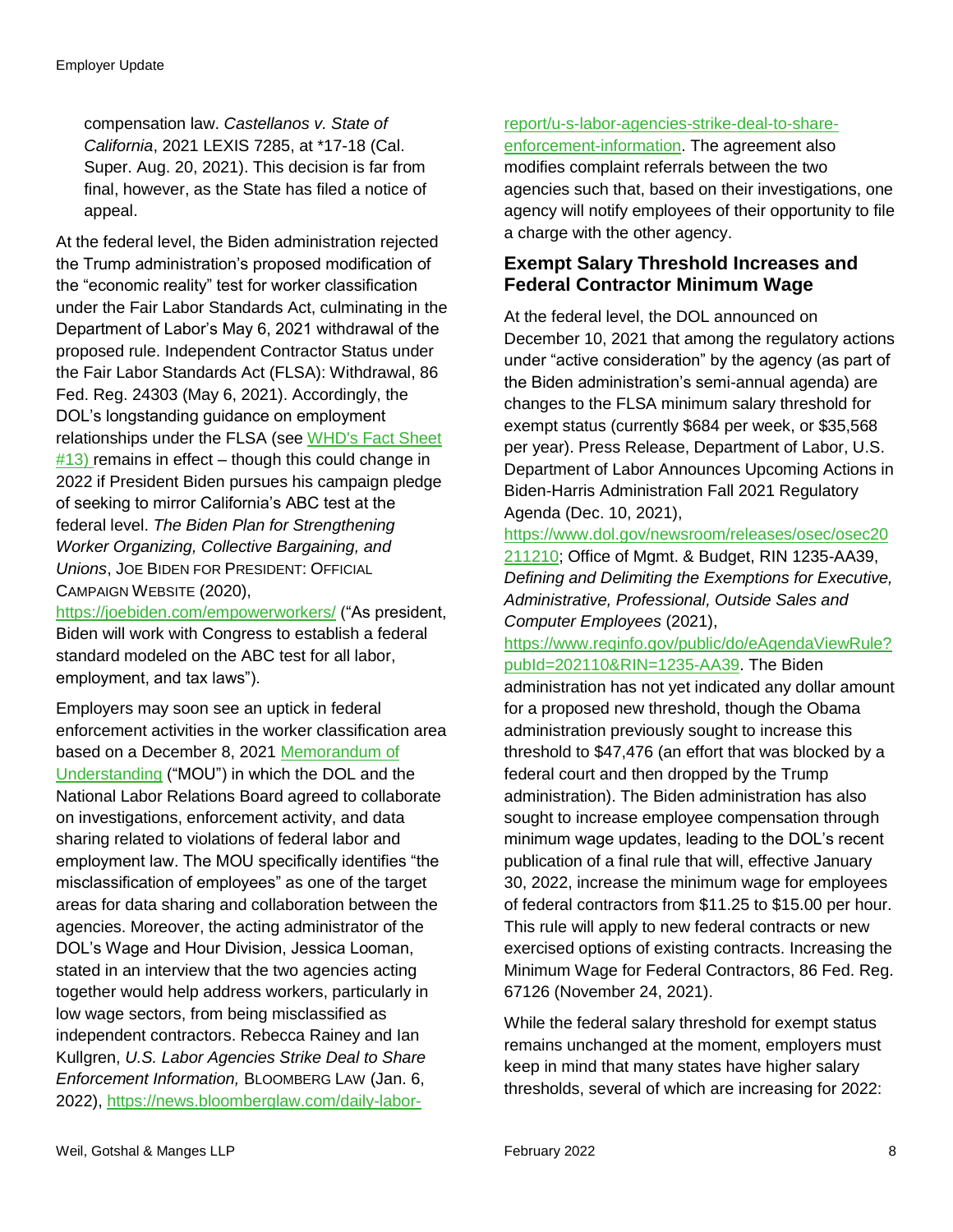*California:* Beginning January 1, 2022, the minimum salary threshold increased to \$58,240 per year for employers with 25 or fewer employees or \$62,400 per year for larger employers. *See* CAL. CODE REGS. Order Regulating Wages, Hours, and Working Conditions in Professional, Technical, Clerical, Mechanical, and Similar Occupations § 11040 2001(1)(A)(1)(f); CAL. LAB. CODE § 1182.12. California also established new salary exemption thresholds for computer software employees (\$104,149.81 per year), and for physicians and surgeons (\$91.07 per hour). *Overtime Exemption for Computer Software Employees,* CALIFORNIA DEPARTMENT OF INDUSTRIAL RELATIONS (Oct. 2021),

[https://www.dir.ca.gov/oprl/ComputerSoftware.ht](https://www.dir.ca.gov/oprl/ComputerSoftware.htm) [m;](https://www.dir.ca.gov/oprl/ComputerSoftware.htm) *Overtime Exemption for Licensed Physicians and Surgeons,* CALIFORNIA DEPARTMENT OF INDUSTRIAL RELATIONS (Oct. 2021), [https://www.dir.ca.gov/oprl/Physicians.htm.](https://www.dir.ca.gov/oprl/Physicians.htm)

- *Colorado:* Beginning January 1, 2022, the minimum salary threshold increased to \$45,000 per year. 7 COLO. CODE REGS. § 1103-1 (2021).
- *Maine:* Beginning January 1, 2022, the minimum salary threshold increased from \$700.97 to \$735.59 per week or \$38,251 per year. *Per State Law, Maine's Minimum Wage to Increase to \$12.75 Per Hour in 2022,* STATE OF MAINE DEPARTMENT OF LABOR (Sept. 23, 2021), [https://www.maine.gov/labor/news\\_events/article.](https://www.maine.gov/labor/news_events/article.shtml?id=5636664) [shtml?id=5636664.](https://www.maine.gov/labor/news_events/article.shtml?id=5636664)
- *New York:* While New York City's salary threshold (\$58,500 per year) remains unchanged in 2022, as of December 31, 2021 that same threshold now applies in Nassau, Suffolk, and Westchester counties (which previously had lower thresholds), and the state-wide threshold increased to \$51,480 per year. *See New York Minimum Wage,* NEW YORK DEPARTMENT OF LABOR, December 2020, [http://www.fitnyc.edu/documents/hr/new-york](http://www.fitnyc.edu/documents/hr/new-york-minimum-wage.pdf)[minimum-wage.pdf;](http://www.fitnyc.edu/documents/hr/new-york-minimum-wage.pdf) NY LAB. LAW § 652.
- *Washington:* Beginning January 1, 2022, the minimum salary threshold increased from \$821.40

per week for small employers (1-50 employees) and \$958.30 per week for large employers (more than 50 employees) to \$1,014.30 per week or \$52,712.80 a year for all employers (regardless of size). *Changes to Overtime Rules Q&A,*  WASHINGTON STATE DEPARTMENT OF LABOR & INDUSTRIES, [https://lni.wa.gov/workers](https://lni.wa.gov/workers-rights/wages/overtime/changes-to-overtime-rules-q-a)[rights/wages/overtime/changes-to-overtime-rules](https://lni.wa.gov/workers-rights/wages/overtime/changes-to-overtime-rules-q-a)[q-a.](https://lni.wa.gov/workers-rights/wages/overtime/changes-to-overtime-rules-q-a)

### **California Employers Must Incorporate All Nondiscretionary Pay into Missed Meal, Rest and Recovery Breaks Pay Premiums**

California employers should review their meal, rest, and recovery break policies after the California Supreme Court rendered its July 15, 2021 decision in *Ferra v. Loews Hollywood Hotel, LLC*, 489 P.3d 1166, 1178 (Cal. 2021). As California-based employers are well aware, the state's labor law requires employers to provide meal, rest, and recovery break periods to non-exempt employees, and to provide "one additional hour of pay at the employee's regular rate of compensation for each workday that the meal or rest or recovery period is not provided." Cal. Labor Code § 226.7. In *Ferra*, the court determined that the term "regular rate of compensation" includes not only hourly wages, but also other nondiscretionary pay (such as nondiscretionary bonuses and commissions). 489 P.3d at 1178. The court also held that its decision has retroactive effect. *Id.* Thus, employers with non-exempt workforces in California should ensure that their premium pay calculations going forward include all nondiscretionary pay, and should brace for the possibility of litigation if their past practices were inconsistent with the rule set forth in *Ferra*.

### **New York Pay Frequency Law Permits Private Right of Action**

Employers should recall that in September 2019, New York's Appellate Division established a private right of action for manual workers to sue their employers under New York's manual worker pay frequency law, which requires employers to pay manual workers on a weekly basis. *Vega v. CM & Assoc. Constr. Mgmt., LLC*, 107 N.Y.S.3d 286 (N.Y. App. Div. 2019). For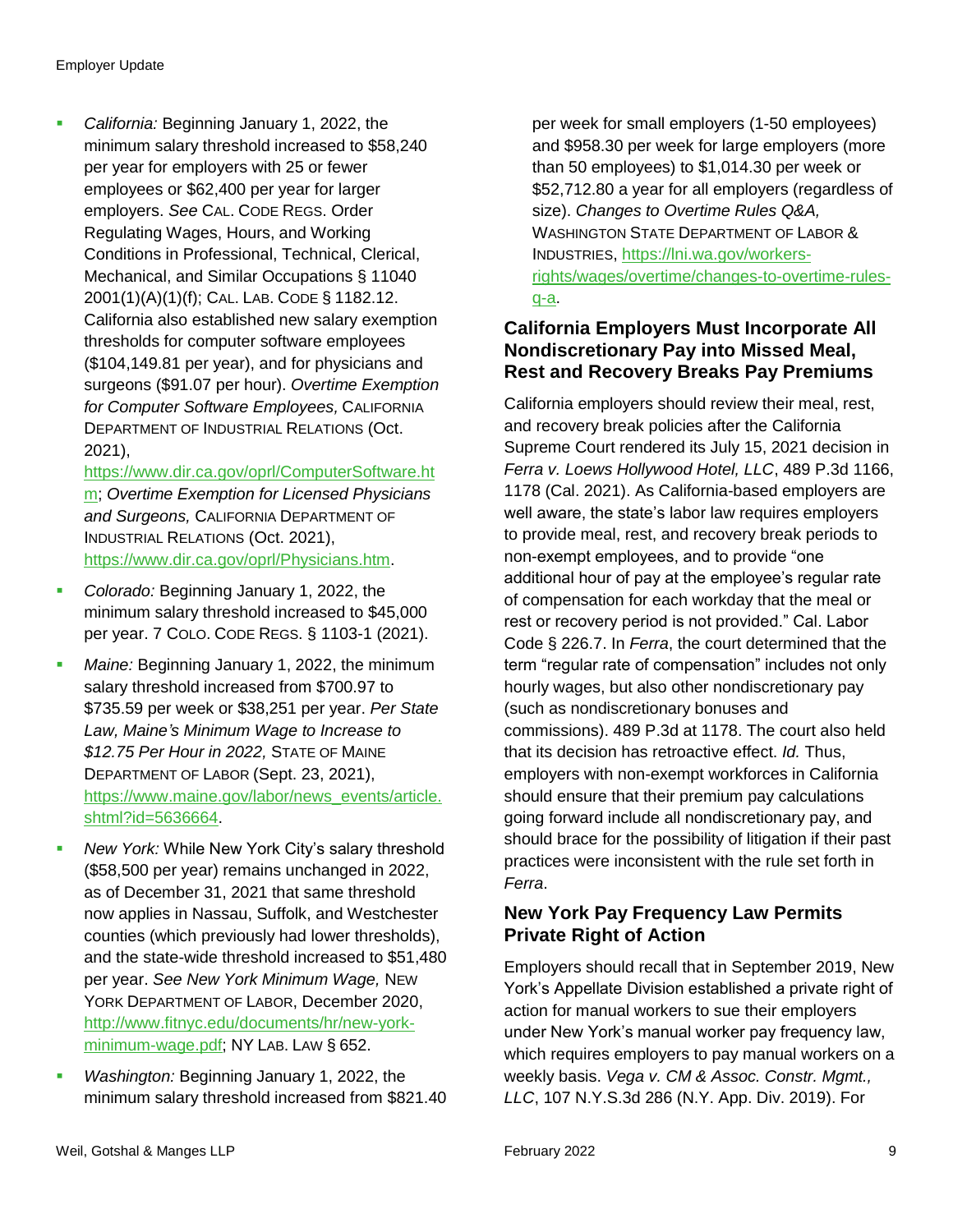purposes of the manual worker pay frequency law (NY Lab. Law § 191(1)(a)), the NY DOL considers "manual workers" to be those who spend more than 25% of their work time performing physical labor. NY Dep't of Labor, Opinion Letter on Manual Workers (May 21, 2009). In addition to civil penalties, violations of New York's pay frequency law can now result in private lawsuits seeking liquidated damages equal to the full amount of wages that the employee received late, even if he or she was paid in full. NY Lab. Law § 198(1-a). Employers with manual workers in New York should review their pay frequency practices to ensure compliance with this law, particularly in light of the newly established private right of action. Such employers may consider applying for a variance to the weekly pay requirement, which the law permits for employers that have employed an average of at least one thousand employees in New York for three years and that can provide "satisfactory proof" to New York's labor commissioner of the employer's "continuing ability to meet its payroll responsibilities." *Id.* at § 191(1)(a)(ii).

# <span id="page-9-0"></span>Significant Employment-Related Jury Verdicts and Settlements Highlight the Importance of Internal Compliance Efforts

### *By Lauren E. Richards and Paulina A. Cohen*

Over the past year, employers saw jury verdicts and settlements reach new highs in a wide range of employment matters. The underlying disputes ranged from single plaintiff to class action lawsuits, and from discrimination claims to wage and hour disputes, but all serve as an important reminder to employers to continue to focus on reviewing their own compliance efforts.

Many of the cases over the past year involve claims of discrimination, harassment and retaliation. Large monetary settlements and jury verdicts in connection with such claims highlight the potential risks associated with actual or perceived noncompliance on these types of issues. For example, in what has been reported as one of the largest publicly announced,

individual gender discrimination settlements, Pinterest settled gender discrimination and retaliation claims by its former Chief Operating Officer for \$22.5 million in December 2020. While the basis for this settlement has not been disclosed publicly, the complaint alleged that Pinterest fired the executive after she called attention to gender bias within the company's maledominated leadership team, and further stated that her termination "solidified Pinterest's unwelcoming environment for women and minorities by imposing a high cost to challenging the men at the top." Compl. at ¶ 2, *Brougher v. Pinterest, Inc.*, CGC-20-585888 (Cal. Super. Aug. 11, 2020), Dkt. No. 1. And in April 2021, a jury awarded nearly \$11 million (over half of which was attributable to emotional harm incurred as a result of the company's actions) to a single manager at IBM whom the jury found to have been retaliated against after he complained about race discrimination against another employee. Verdict, Agreement & Settlement, *Kingston v. Int'l Bus. Corp.*, 2:19-cv-01488-MJP (W.D. Wash. Apr. 15, 2021), Dkt. No. 9.

These cases, and others, serve as a reminder to employers to invest in strengthening their policies and procedures to mitigate risk and to demonstrate actual commitment to compliance with law. Accordingly, employers should consider implementing a variety of measures to mitigate their potential risk in connection with these discrimination, harassment and retaliation issues, as follows:

- Strengthen written policies relating to discrimination, harassment and retaliation;
- Mandate robust employee and supervisor training programs;
- **Develop a strategy for increasing diversity and** inclusion;
- **Assess Board parity and diversity of senior** leadership;
- Establish flexible and equitable personnel policies;
- **Establish uniform review, promotion, and** compensation processes and regular audits;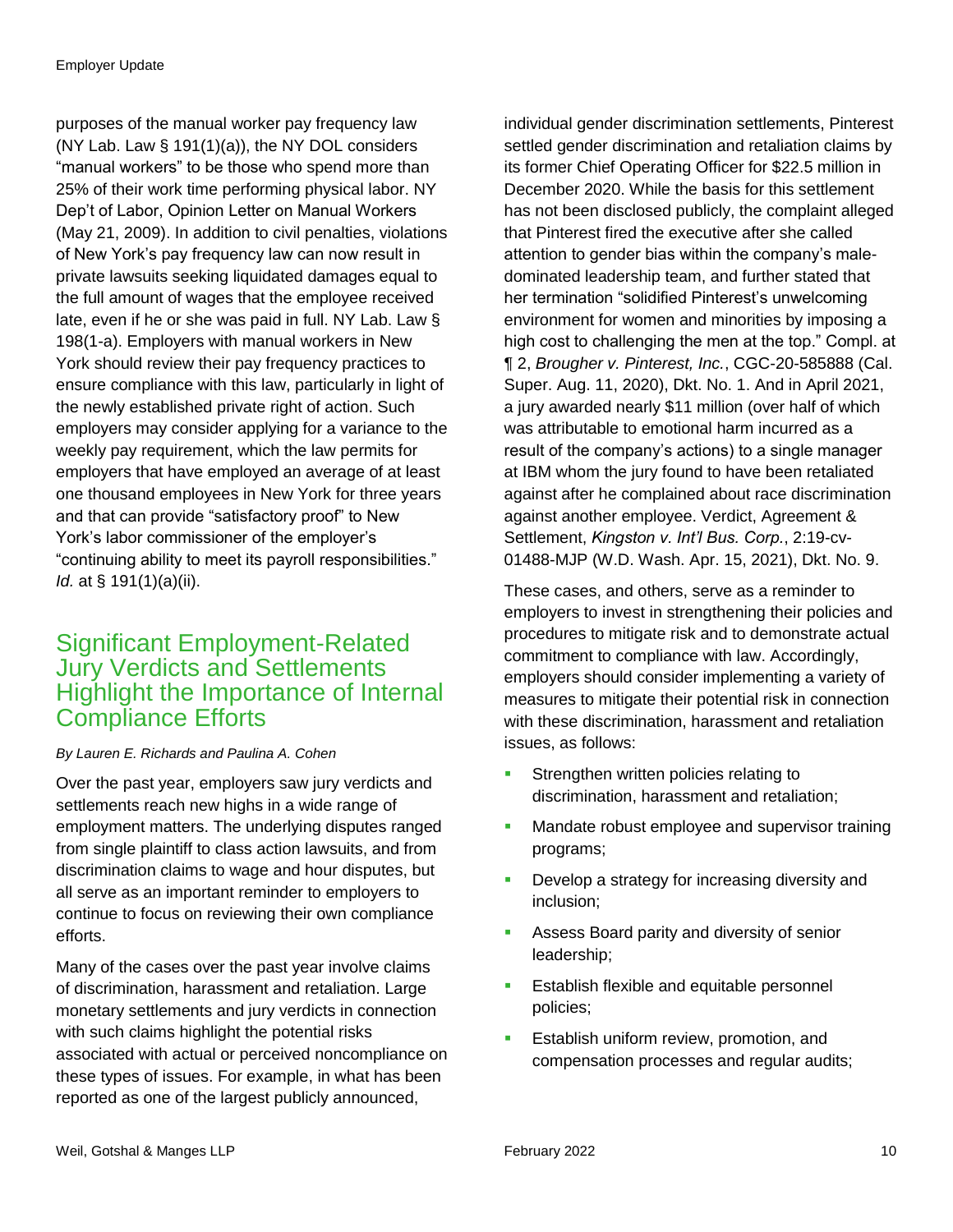- **Maintain consistent written procedures for** receiving and investigating complaints;
- **Mandate training to supervisors and managers on** how to respond to complaints; and
- **Maintain complete records of all reports of** discrimination, harassment, and retaliation, ensuing investigations, and corrective action taken.

Another category of significant payouts occurred in the context of wage and hour claims. For example, in April 2021, Nike agreed to pay \$8.25 million to settle employees' claims that they were not paid for time spent waiting for end-of-shift security checks. *Rodriguez v. Nike Retail Services, Inc.*, 5:14-cv-01508-BLF (N.D. Cal.), Dkt. No. 156 (settlement has been preliminarily approved as reasonable on its face). Numerous other companies entered into eightfigure settlement agreements in 2021 following allegations of wage and hour violations, particularly with respect to employees located in California.

These settlements illustrate the significant costs associated with failing to implement appropriate pay practices and regularly auditing those practices, as liquidated damages, statutory penalties and derivative claims can multiply employees' claims far beyond

what an employer would have or could have paid in wages alone. Employers, particularly those in states that impose more stringent wage and hour requirements than under federal law, should review their pay practices and further assess the impact that remote work has on monitoring compliance. For example, employers should evaluate:

- **Whether employees are appropriately classified** as exempt or non-exempt under federal and state laws, including whether job duties have shifted in a remote work environment;
- Whether employees are appropriately compensated for all working time, which may include certain pre- and post-shift activities, particularly in a remote working environment when employees may be called upon at home before and after shifts; and
- **Compliance with other wage and hour** requirements, including meal and rest break periods, particularly when the hourly workforce is remote.

The headlines of 2021 continue to serve as a reminder to employers to review and enhance internal compliance mechanisms to potentially mitigate the risk of significant liabilities.